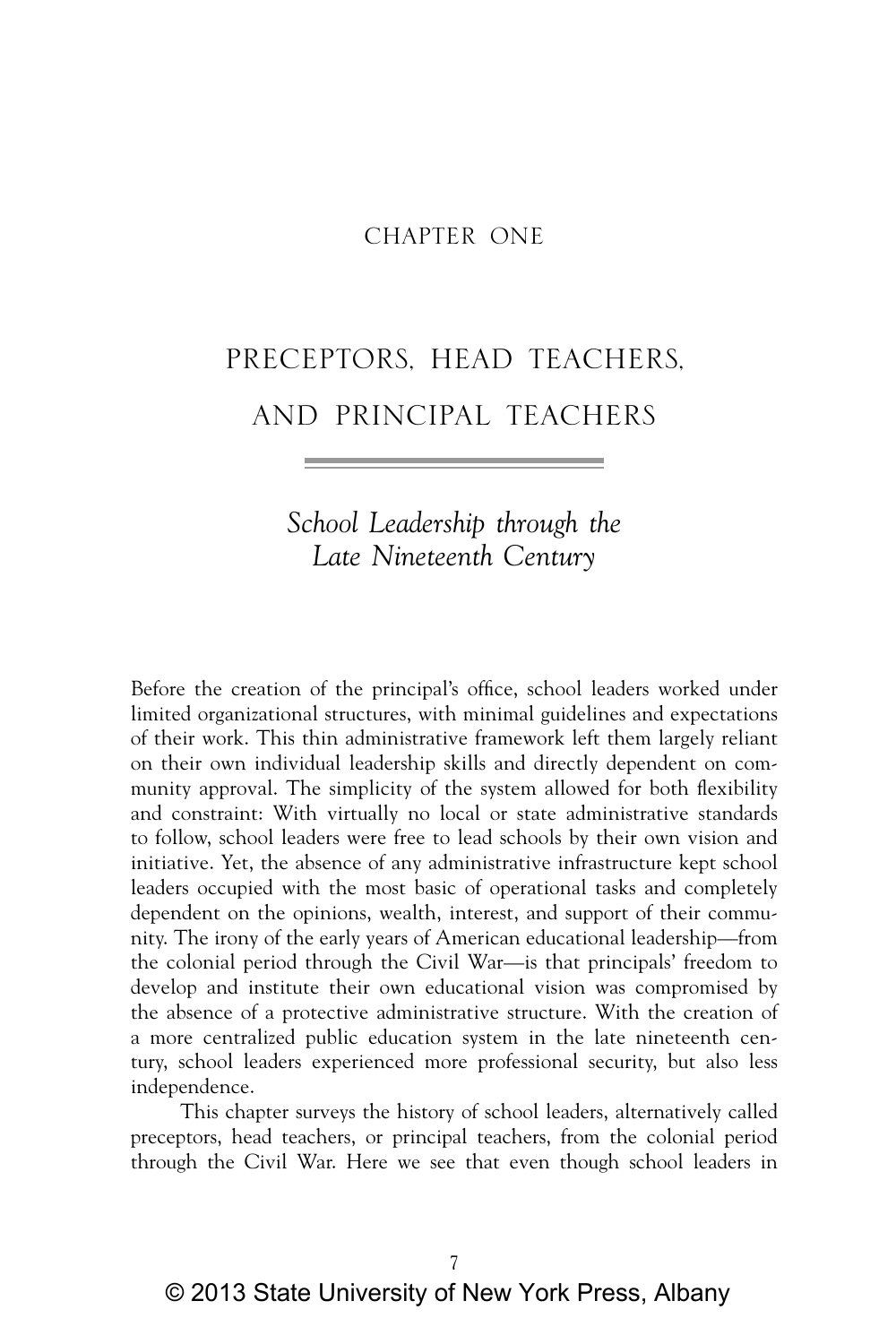these days were not monitored by a guiding administrative bureaucracy, they still played a middle managerial–type role in their work with communities and governing authorities.

#### EARLY SCHOOL LEADERS

The first schools in America were unregulated and eclectic operations with no standard educational processes or administrative procedures. Colonial and Early Republic communities that funded local schools offered only elementary education in one- and two-room schools with no attendance requirements, no common curriculum, and no standard policies or practices. Without a set curriculum, students proceeded at their own pace and teachers taught multi-aged classrooms, basing their instruction on memorization for basic reading and mathematical literacy and relying on whatever texts were available, be it the Bible, *Webster's Dictionary*, or early reading primers such as the McGuffey Readers. Well through the American Revolution, barely half of all children in what became the United States even attended elementary school, and far fewer attended more advanced programs, variously called grammar schools or high schools. Girls enrolled in the early levels of education, but were dissuaded or excluded from more advanced education. For African American children in both the South and the North, and for the most destitute urban and most isolated rural children, education through the mid-nineteenth century was even less accessible.

In the years before the creation of state and local school systems, the administration of these early American schools followed a simple and direct hierarchy. Community school boards or trustees acted as a combined parent association, personnel office, and supervisor that hired and evaluated the teacher and examined the children. Teachers were men and women chosen not for any instructional skills or academic degree, but for their religious background, moral character, and political affinity with the community that hired them. Teachers' wages and working conditions were haphazard, based on what the community could afford. Teachers had no contract, and so could be summarily expelled from their post by a dissatisfied parent or board member, or their employment swiftly cut short when the community ran out of money.

For the most part, the teacher worked alone, under broad and vague administrative directives. In one-room schools across the rural countryside from the colonial period through much of the nineteenth century, individual teachers carried the entire weight of the school. Untrained and poorly supervised in this work, drawing on little more than their own understandings of the purposes of education and their own personal strengths, these early teachers monitored enrollment, maintained the building, disciplined chil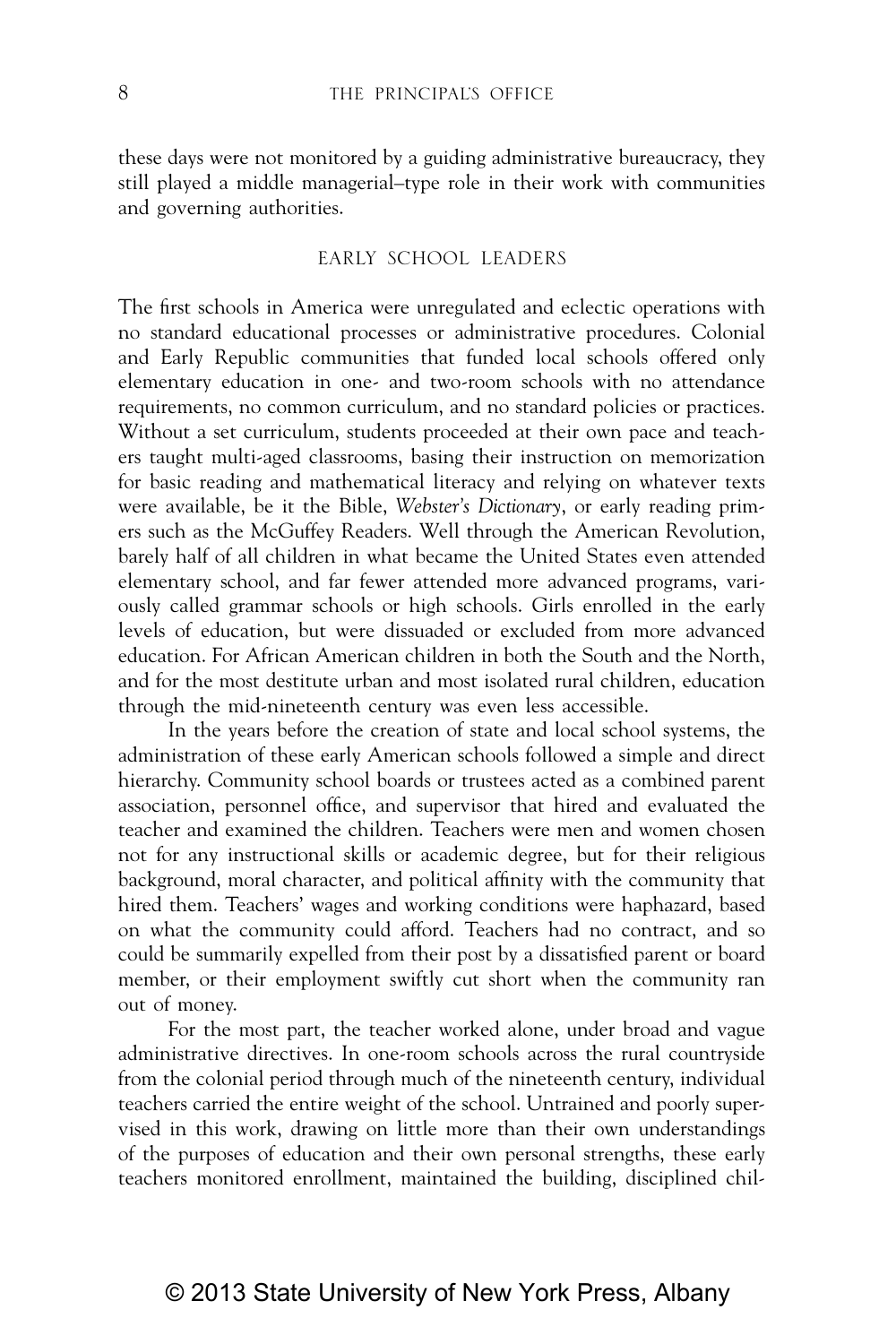dren, abided by school board regulations and expectations, and taught whatever curriculum could be gathered and approved of by the local community.

These early educators were isolated and insecure in their positions as private tutors or struggling heads of a "school" held in a church or private home. They described their work in universally dark reports of a thankless and stressful occupation. Soon after the American Revolution, Philip Freneau wrote of his experience as a private tutor as a "wretched state of meanness and servility."1 Other teachers recounted how their originally inspired plans of intellectual enlightenment collapsed when they faced recalcitrant students, decrepit classrooms, contemptuous employers, and social isolation. In 1788, John Trumbull described how itinerant teachers were treated at the whim of parents who annually "seek again their school to keep [a teacher] just as good, and just as cheap."2

If the working conditions facing educators were difficult, their image in the public eye was no more appealing. Most educators were men, and they were often mocked as pathetic, unmanly creatures who did not have the physicality for farming or the gumption for the legal profession. They stood alone in their classroom in a strange community, and on a number of recorded occasions, they were attacked and chased out of their posts by rebellious students. In 1820, Washington Irving described the iconographic educator in his portrayal of Ichabod Crane, the effete, gangly, and sadistic teacher who carved out a living in rural communities. Crane was the caricature of the mean-spirited teacher who ruled his classroom with corporal punishment and dulled his students with tedious recitations, a social incompetent who tried to worm his way into the parlors of local elites in order to secure his own livelihood. Other early Americans described educators as misfits with no better opportunity in life, crippled by accident, work, or alcohol addiction and whose disability traversed from physical to mental to moral, such as this nineteenth-century report of a typical teacher as a

man who was disabled to such an extent that he could not engage in manual labor—who was lame, too fat, too feeble, had. . . . fits or was too lazy to work—well, they usually made school masters out of these, and thus got work they could out of them.<sup>3</sup>

Such was the image of educational leadership in early America.

As communities grew and stabilized, they expanded their educational opportunities enough to employ a lead administrator to help manage the school. Called a preceptor, schoolmaster, head teacher, or principal, these early school leaders were teacher and school manager combined in one who symbolized and enacted the cultural authority of the school in the way that the individual teacher could not. If the school was successful, these

# © 2013 State University of New York Press, Albany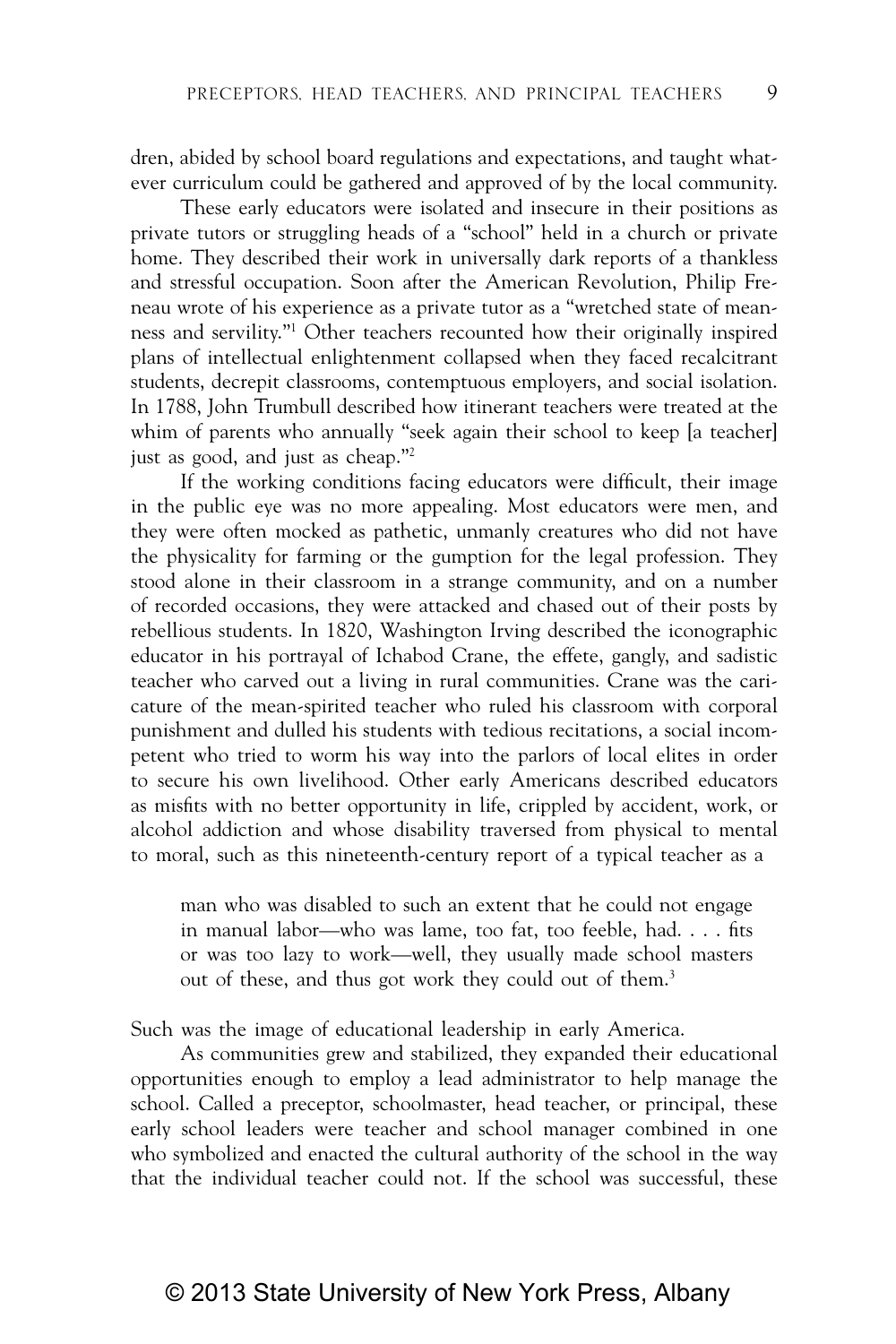leaders might become the personification of the school and its managerial engine. Yet without any administrative legal scaffold behind them, even the most successful school leader was kept in a position of continual instability and isolation. These early school leaders had no professional affiliation or authorized status, legal precedent, job description, or even an employment contract to protect them from any and all of the demands of the communities that paid their meager salary.

The professional career of Ezekiel Cheever is an example of one of these first versions of a school principal. After his arrival in Boston from England in 1637, Cheever taught for seventy years in virtually every type of educational structure across the New England colonies. He began teaching in a makeshift school in his own home, then temporary school buildings, and later, as his teaching fame spread, in school buildings donated by wealthy citizens. But even Cheever's regional prominence as a schoolmaster could not earn him permanency or status: for over thirty years, he suffered various professional indignities, including low pay, the refusal of the town to repair his school building, and the breech of his contract. Finally, at age fifty-six, Cheever became schoolmaster of the prestigious Boston Latin Grammar School, where he remained for the next thirty-eight years until his death in 1708. Founded in 1635, Boston Latin educated boys who became leading citizens of the new republic, and it continues to this day as one of the oldest public schools in the country. Originally the only teacher in the school, as the school grew in size, Cheever hired and paid for his own assistant. Only in 1699, when Cheever was eighty-five, did the Boston selectmen vote to pay for his assistant.4 Cheever's notoriety as a schoolmaster eventually earned him professional and economic security, but only as a result of his independent work lobbying for funding and enrollment, and serving as intellectual mentor, cultural figurehead, administrator, instructor, and institution builder. His record of preparing thousands of young men in classical languages, the requirement for acceptance to college and therefore the deciding factor in a young man's future career, earned him the loyalty and endorsement of his former students, many of whom became leading political figures. Unprotected by any form of administrative structure, Cheever was literally a self-made principal.

#### LEADERSHIP IN ACADEMIES

Until the development of public high schools in the late nineteenth century, the only advanced form of education for boys and girls was in private venture schools, founded with community support and fiscally reliant on endowments and tuition. Far more numerous and accessible than colleges, these seminaries, academies, or high schools often enjoyed more prestige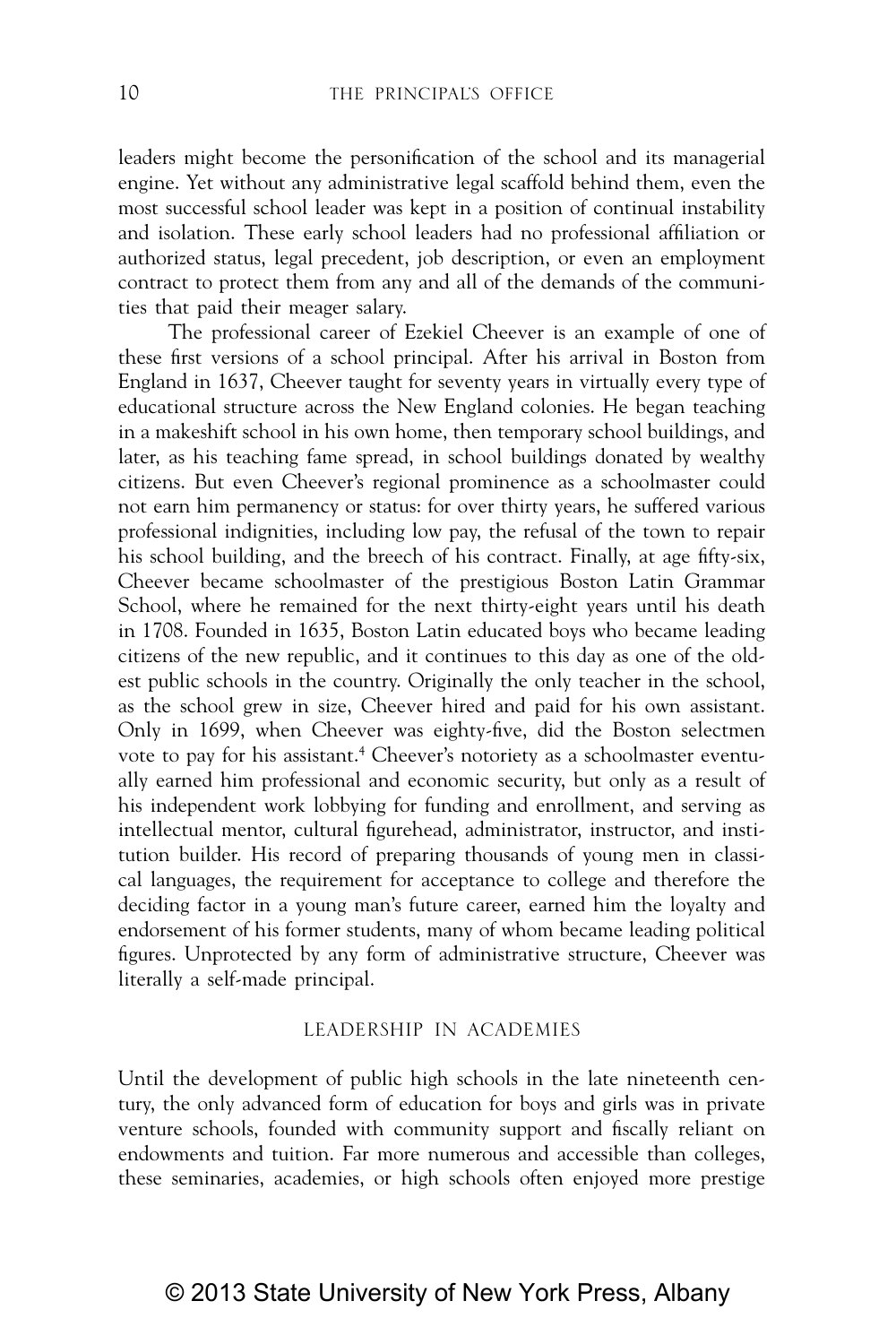than the community-funded school, even though their quasi-independent status made the school's very existence unpredictable. In an era before children were legally compelled to attend school, academies rose and fell with great alacrity, subject to the economic and cultural tenors of the time, the changing character and demography of the community, and leaders' own abilities to maintain the institution.<sup>5</sup>

Community promoters often saw the establishment of a private venture academy as a way to build up the stature of a new town, and the hiring and naming of a preceptor, or principal, helped to promote the image of both town and gown. The organizational development of the school and the designation of a principal reinforced each other: a school with a principal indicated some institutional stability, and only an institutionally stable school would appoint a principal. Even if the principal was the only educator in the building, that title heralded the cultural status of the school.

A good example of how such community "boosterism" relied on the creation of a school with an administrative leader is the Caledonia Grammar School in Peacham, Vermont. The town was founded in 1776 and within twenty years had a population of two thousand, one of the largest in the state. In 1795, the town debated whether to fund the construction of a courthouse or a high school in order to further the town's growth. The community voted to fund the school and the hiring of a preceptor, and then debated where to locate the school. Reflecting the relative wealth of the town, the school building was the substantial size of thirty by forty feet and two stories high. Students paid tuition fees for the purchasing of firewood, a school record book, and other expenses of the classroom. A young graduate of nearby Dartmouth College was hired as preceptor and, the following year, a woman preceptor was hired to educate newly admitted girl students. As at many academies, staff turnover was high; for its first seventy years of operation, the Caledonia Grammar School had forty principals, serving an average of less than two years each, and most were recent college graduates in their early twenties. Only when Mr. Bunker took over the principalship in 1867 was there administrative stability; he served for thirty years, merging his own professional identity with that of the institution.<sup>6</sup>

Similarly, the first high school in Hartford, Connecticut was founded and funded by leading citizens of the community who in 1847 sought to bolster the city's development as a leading manufacturing town. Prominent Hartford men comprised the board, and they kept a close hand on the management of the school, hiring and housing teachers, directing the curriculum, and monitoring the school's progress. In spite of such care, there was a high turnover rate among teachers and principals, with the exception of Thomas Curtis, principal from 1851–1861, who played a major role in creating an institutional identity and mission. Under Curtis, the school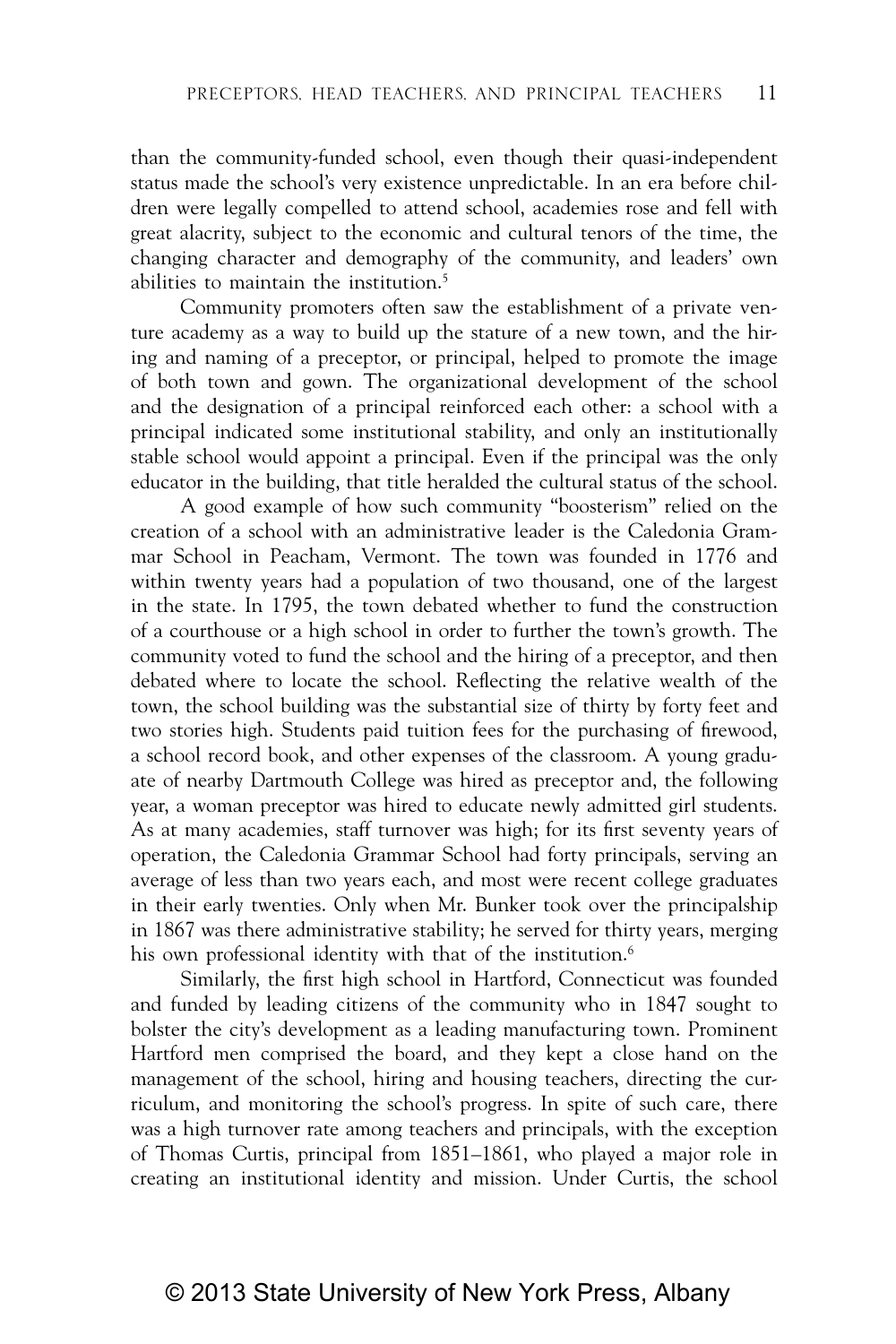grew from three staff members to thirteen and became known throughout New England for its well-defined curriculum, preparatory academic work for college, and special opportunities for its male and female students including student government and a school newspaper. Curtis' educational values were enacted in the professional development of his teachers and the academic achievement of his students, many of whom went into teaching upon graduation.<sup>7</sup>

Some academies' founding principals embodied the school in their being so that the school and the principal became indistinguishable. Sarah Pierce, who founded and led a female seminary in Litchfield, Connecticut between 1792 and 1833 was just such a principal. Pierce started the school in her family's dining room at the age of twenty-five, challenging the social norm that young women needed little more than a primary education. Within a few years, she had gained enough respect from the local community that they raised money for a schoolhouse, and enrollment grew rapidly to the height of 169 pupils in 1816. As the school gained in national recognition, adolescent female students from across the nation enrolled, boarding in local homes. Pierce led a rigorous academic program that also encompassed social, moral, and religious education, languages, and ornamental subjects. She was the main instructor of all classes, assisted by her sisters, a brotherin-law, and eventually a nephew who shared the leadership with his elderly aunt. Sarah Pierce's commitment to her school was obvious to students, as one recalled Headmistress Pierce publicly announcing that she would lay down her life for them.8

So, too, did the two founders of the Round Hill School in Massachusetts commit their professional lives to preparing and shaping a unique academy for boys in the 1820s. Joseph Green Cogswell and George Bancroft spent three years in Europe visiting leading schools and studying with the major educational philosophers of the day before they returned to the United States to raise money for their boarding school. Established in 1823, the Round Hill School in Northampton, Massachusetts was noted for its emphasis on both intellectual and physical education, and its unusually relaxed approach to rewards and punishments. The founders intended to prepare students for college, but also to offer a more holistic education, "to mold children on the pattern of a more ideal type" through athletics, nature study, and community development.9 Cogswell was a particularly dominant force in the school. One alumni recalled that Cogswell "was the organizer, manager, and father of the community," and was especially a "moral and affectionate influence, besides which he was head farmer, builder, gardener and treasurer of the place."<sup>10</sup>

More typical was the peripatetic career of educators who moved in and out of establishing, teaching, and leading academies, their very employment dependent on student tuition and community approval. Susan Nye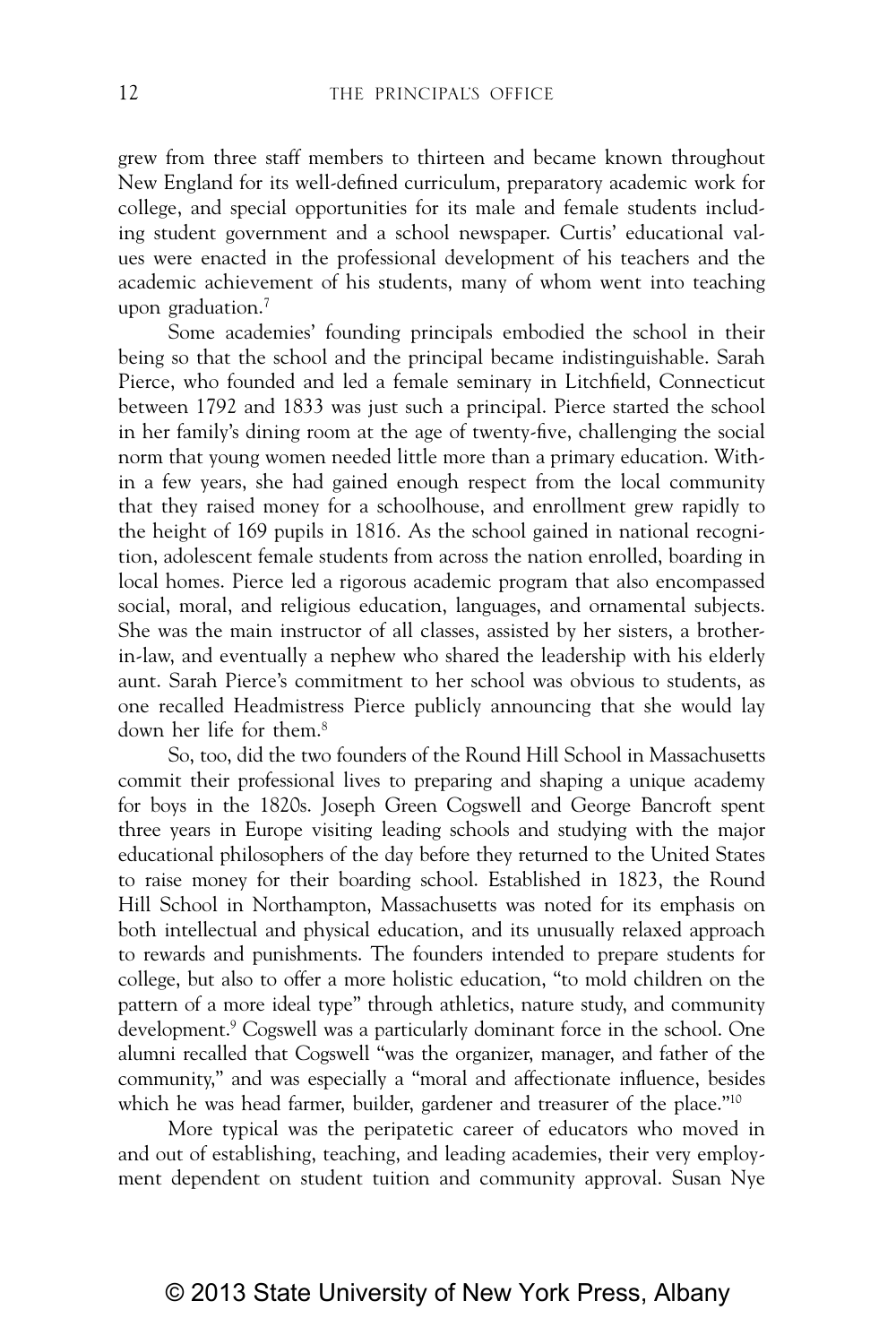Hutchison's experience as founding principal of the Salisbury School in North Carolina is an example of the instability of academy leaders' lives and careers.

In 1815, Hutchison moved from New York to South Carolina to teach in an academy. After eight years, she left teaching to marry and raise her children, but because of her husband's economic troubles and poor health, she returned to teaching to support her family. For the next twenty years, she lived a transient life, juggling family and economic crises, traveling across the South to teach and lead numerous schools. In 1837, newly widowed, Hutchison left her children with relatives to move to Salisbury, North Carolina where she boarded with a wealthy family and garnered enough community support to endow her school. But within a year, enrollments were well below what she needed to meet institutional expenses, and she closed the school, gathered her children, and moved to Charlotte to teach at an academy there, reporting to her classroom the day after her arrival.<sup>11</sup>

Hutchison's motivation was economic survival, but she was also driven by a missionary zeal to influence young people in Christianity, and by her own intellectual curiosity—as principal of Salisbury School, she found time to teach herself algebra, which "delighted" her (she wrote in her diary that she "got into equations of the 8th degree and felt much rejoiced"), and selfstudies of mineralogy, the Old Testament, French, and astronomy.<sup>12</sup>

Such intellectual energy, inspirational vision, and physical perseverance was necessary for academy principals who often acted as school founder, treasurer, development officer, and teacher. Sophia Sawyer, founder of the Fayetteville Female Seminary in Fayetteville, Arkansas in 1839 was a former student of two prominent women's academies in New England. She spent fifteen years as a missionary teacher in Cherokee Native communities in Tennessee, Georgia, and Oklahoma, during which time she became frustrated by the supervising missionary board's regulations and low expectations of Native students. Founding her own school in a frontier town allowed her to shape her institution the way she wanted to, modeling it off of the intellectually rigorous female academies that she had attended. Her strength of character earned her the support of local benefactors who endowed the new school with land and a building. But the school suffered a revolving door of teachers, due in part to Sawyer's notoriously difficult personality, what one teacher called her "spasmodic temperament." Recalled one teacher: "Miss Sawyer was a first-class regulator, and my position with the old lady was either up in the zenith or down in the depths."13 Yet Sawyer's strong personality secured the school in the end. She was, as one of her former teachers described, "a woman of indomitable energy and perseverance."14

African American educators faced particularly difficult obstacles in their goal to establish and lead schools for their community's children. In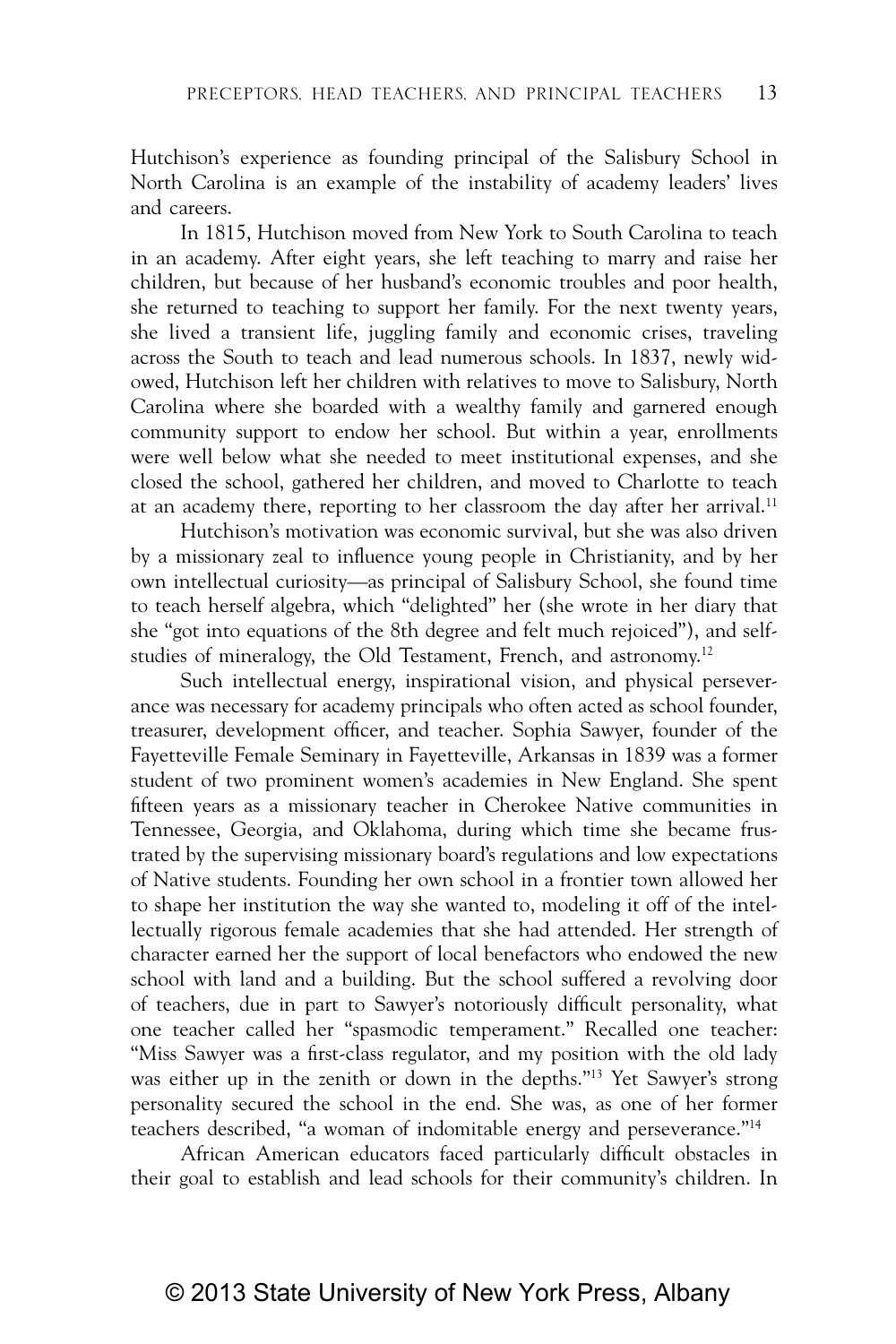the antebellum South, where the education of slaves was illegal, enslaved African Americans secretly led schools, and then, upon emancipation, set up private academies to educate freed slaves in the tools of freedom—literacy and self-empowerment. In Mississippi, Lily Grandison taught her fellow slaves by "night and stealth" for many years, and then, once emancipated, she and two other black women opened up a private school for black children in Natchez, charging a monthly fee of one or two dollars. By the end of the war, there were at least six independent schools for black children in Natchez, taught by members of the community's ex-slave and free black citizens.15 Across the South, these schools were truly community ventures, as ex-slaves collectively purchased and built school facilities, and created independent boards of directors for their goal of universal self-improvement and citizenship. African American civic and educational leaders fought to maintain the independence of these schools, rather than be brought under the controlling umbrella of white-run missionary societies that belittled black leadership and replaced local black educators with white men and women educators from the North.

After the Civil War, white and black educators from the North and South flocked to the southern states to teach in and lead schools for newly freed slaves. More than a third of all teachers who worked with freed slaves in the post–Civil War South were African American, and a large proportion of these were from the North. Many worked within the American Missionary Association, a northern abolitionist Protestant group that founded more than five hundred schools and colleges for freed slaves. Other black educators founded schools on their own. Edmonia Highgate, for example, was born and educated in Syracuse, New York and migrated south right after the South's surrender at Appomattox to teach, found, and lead schools for freed slaves in Maryland, Louisiana, and Mississippi. Her sister, mother, and two brothers followed her, also committing themselves to educate newly freed slaves in the South and developing their own fundraising, recruitment, and promotional practices.16

The educational career of Solomon Coles in Texas is another example of this initiative. Coles was born a slave in Virginia in 1844, where he undermined laws that prohibited the education of slaves by gaining his own rudimentary education. Upon earning his freedom at the end of the Civil War, Coles attended night school while working with the Freedman's Bureau in Norfolk, Virginia. He migrated north to Connecticut and enrolled as the first person of color at the Guilford Institute preparatory academy, where he learned the Latin and Greek that qualified him to apply to college. Coles enrolled at the African American Lincoln University in Pennsylvania, and upon graduation in 1872, he enrolled as the first student of color at Yale University's Divinity School.

# © 2013 State University of New York Press, Albany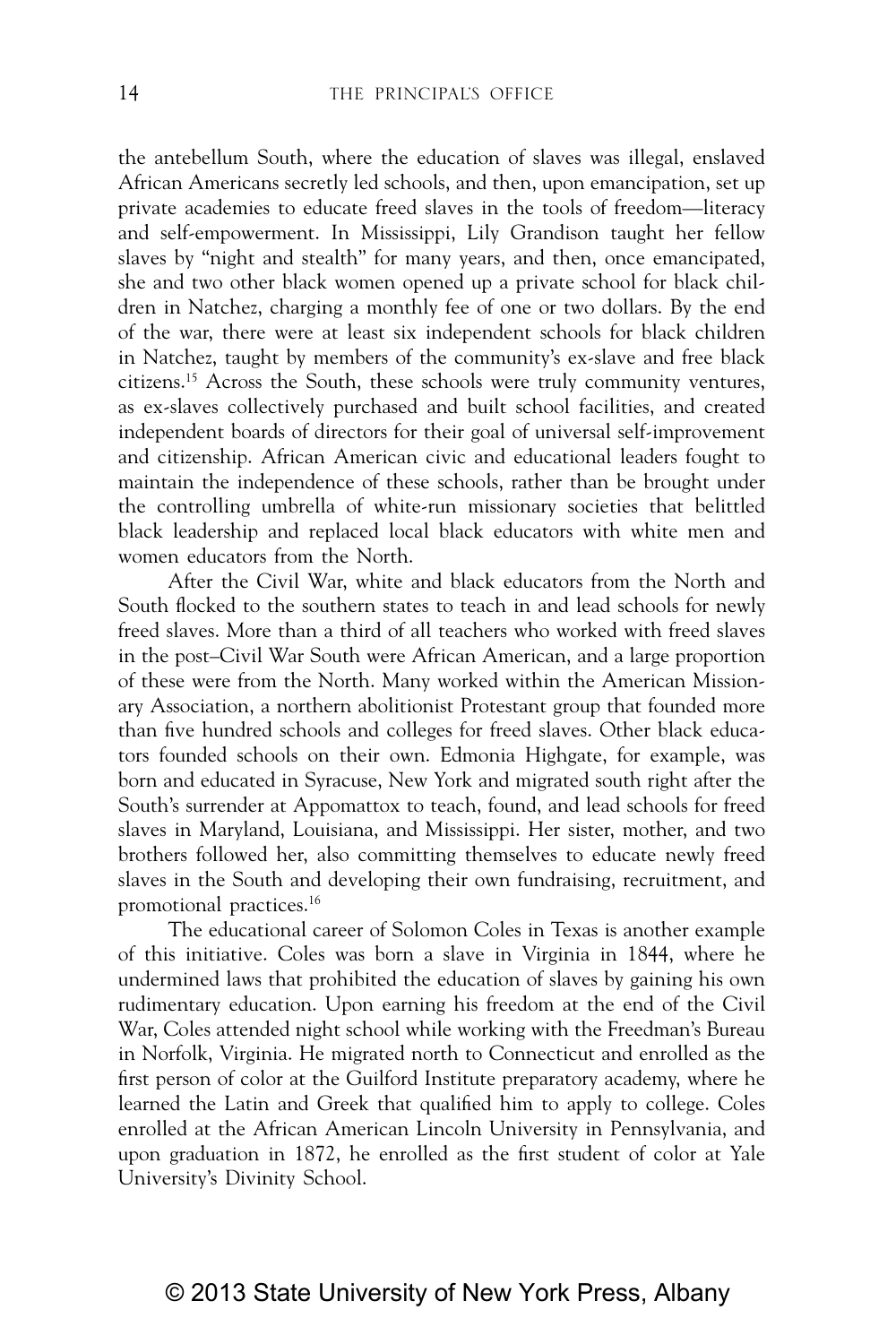In 1877, Coles moved to Corpus Christi, Texas to pastor Freedom Congregational Church, founded in 1866 to serve newly freed slaves and black soldiers stationed along the Gulf Coast. Recognizing the lack of education for black children in the city, Coles opened a private school for black children and eventually abandoned his ministry to become a full-time teacher. In 1893, city officials appointed him principal of the city's first African American school.<sup>17</sup>

Like many other black school leaders, Coles' educational work expanded to professional development and advocacy. He helped organize and served as president of the Colored Teachers State Association in 1883, and played a role in the founding of the Texas Colored State Normal School. Coles also joined in the national discourse about race and education, publishing a series of articles in Lincoln University's alumni magazine, including a refutation of African Americans' intellectual inferiority that drew on biblical, theological, and classical references; an argument for the employment of black teachers in black schools; and a critique of white paternalism and racism in black education.18

African American school leaders faced similar challenges in the North. In northern states both before and after the Civil War, state "Black Laws" effectively limited African American participation in publicly funded schooling. Northern black communities responded by creating their own educational institutions, raising money and in-kind support to teach elementary and secondary education. Their leaders were often ministers or teachers who drew off of the collective energies of the local African American community and enhanced their educational mission with spiritual and political leadership. In 1863, African Americans in Southeastern Ohio founded Albany Enterprise Academy and hired Thomas Jefferson Ferguson as principal. Ferguson was already a notable educational leader: in 1861, he had helped to organize the Ohio Colored Teachers Association, and in 1866 he published a pamphlet, *Negro Education: The Hope of the Race*, in which he argued that the education of African Americans was more than just "preparation for life"; it was also preparation "for living as full citizens." Further, he argued that African American education would ultimately benefit the white man and the nation at large. Given the minimal supports for the school, Ferguson simultaneously served as principal, president of the school's board of trustees, and teacher. He also extended his leadership into the community, serving as the first African American member of the Albany City Council, president of the Athens County Convention of Colored Voters, and the first African American to serve on a jury in Athens County. Such efforts did not secure the school's future or Ferguson's fame: battered by the local white community's objection to a school run by African Americans, the school closed in 1886, and Ferguson, weighed down by ill-health, died the following year at age fifty-seven.<sup>19</sup>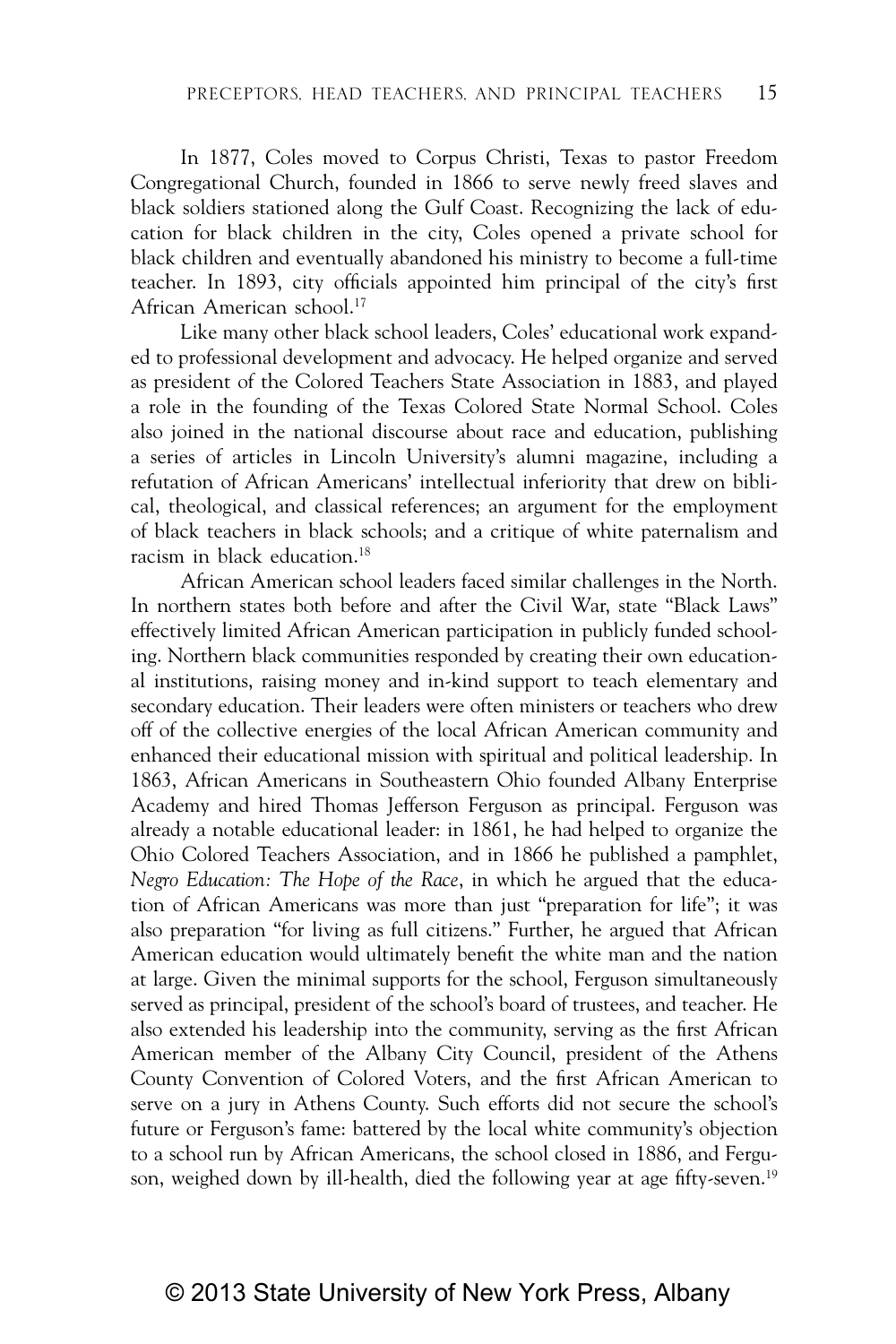For all independent venture schools, the absence of legal protection or a bureaucratic framework left their principals subject to the powerful pressures of public opinion. Women educators, in particular, had to conform to the social and cultural rules of the community—many women educators' employment contracts included social prohibitions against marriage or public socializing. The scrutiny on a founding principal was especially high, and a principal's leadership style and social reputation could literally make or break a school. Susan Nye Hutchison, for example, feared for the success of her school after a community member publicly complained about her children's behavior in church: "if I would not govern my own children I would not be fit to manage the children of other people."20

In thousands of independent educational ventures across America, teachers, school founders, and principals struggled against economic downturns and the disapproving votes of their school boards in order to keep their schools running. Given the dependent relationships on the community, academy principals shaped their school program along the educational expectations of their local governing boards. That conformity was tested in students' annual examinations that were open to the public and were as much an evaluation of the teachers and principal as the students. In the years before a common curriculum or standardized tests, schools were held accountable to the public in these exhibitions, and an examination session that went badly could lead to the withdrawal of enough students that the school collapsed or the principal was fired. A positive examination revealed a school well managed, and not only for academic accomplishments, as a local newspaper reported on the examination of a female academy in North Carolina in 1835 by praising the principal for her "zeal, her kindness to pupils, her untiring diligence, her acquaintance with polite literature, and the [C]hristian tendency and influence of her counsels and example."21 Such behavior indicated effective teacher instruction, student learning, and school management and so earned continued community support.

Alternatively, community disapproval could lead to the abrupt end to a principalship and school. In 1867, the citizens of Milford, Connecticut voted to close their newly created high school because it was too expensive, and because they objected to Principal Whittemore's practice of allowing older girl students to teach the young students.22 Thomas Beecher, principal of Hartford High School in Connecticut between 1848 and 1850, was fired by the board of directors because of his rejection of rote learning and corporal punishment and his advocacy of teaching methods that the governing board found to be "peculiar . . . broad and radical."23 The school's teachers, who had loved both Principal Beecher and his educational philosophy, effectively chased out the subsequent two principals who they found to be poorly prepared and disrespectful of teachers' values and practices. One of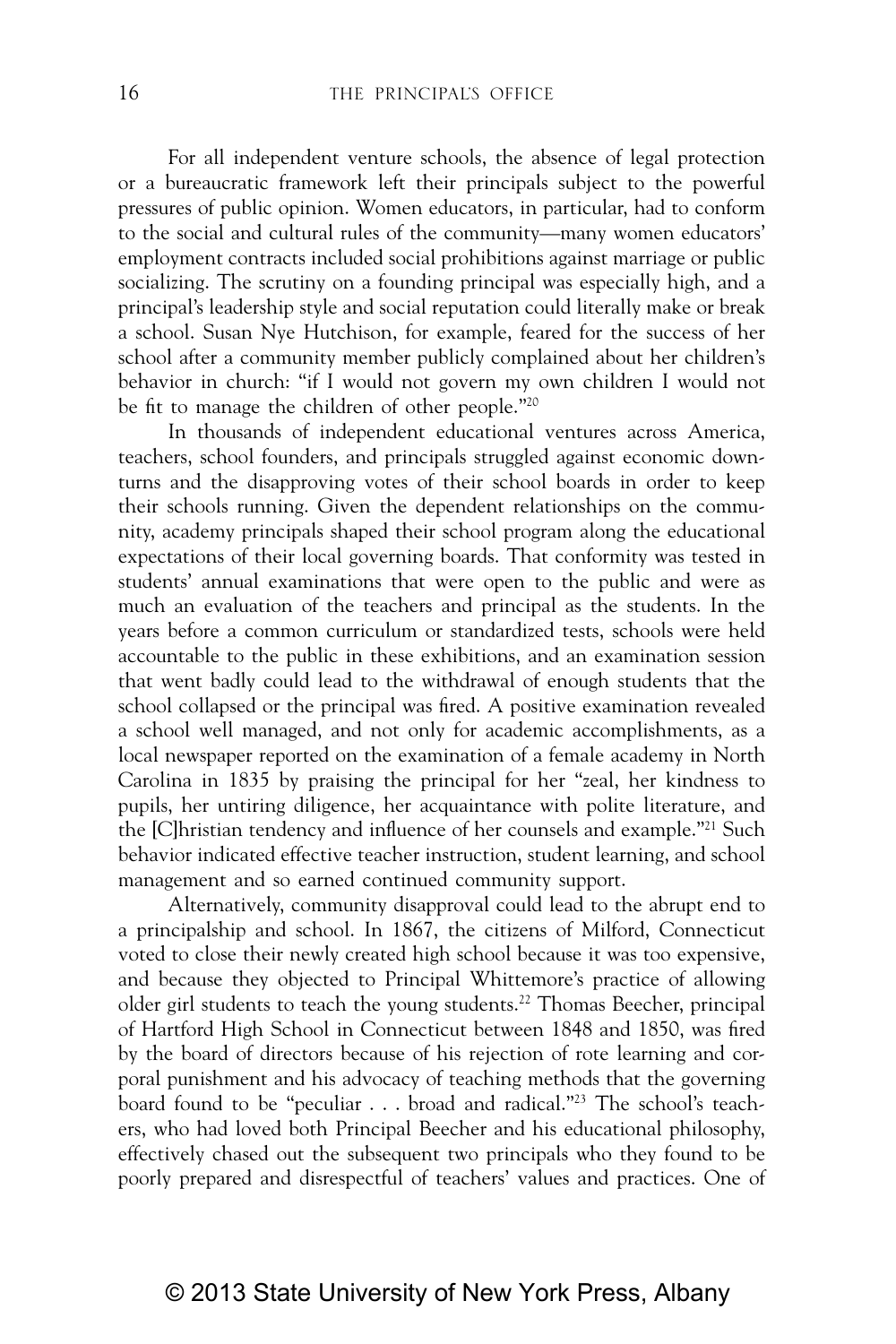the replacements was "a ninny," scoffed one teacher, and "altogether too small potatoes," and sadly noted that "I do not think the public care very much who heads the school—it is no such matter of life and death as it seems to us."24

Many schools were literally dependent upon their founder's personal leadership. The nationally renowned Litchfield Female Seminary closed in 1833, soon after Sarah Pierce's nephew, married and the father of four children, left the school for a more remunerative position. His elderly aunt could only keep the school running for another year. So too did the Round Hill School falter when Bancroft left Cogswell in charge of the school. Although beloved as the emotional force of the school—"the father of the community"—Cogswell was not a good businessman, and the school closed in 1834, after its eleventh year.<sup>25</sup>

In segregated African American schooling, educational leadership was subject to more vicious political winds. Cincinnati African American educator Peter H. Clark was principal of the Western District Colored School in 1857; in 1866, he was promoted to be principal of the Gaines High School, the first African American public high school in the city. Clark remained principal for two decades, during which time he was politically active in state and national politics on behalf of African American civil rights, and in 1885 he was appointed the first African American trustee of the Ohio State University. But Clark's prominence cost him his principalship: the following year, he was fired from his school leadership role.<sup>26</sup>

The career of high school principal William Butler in Kentucky in 1853 is an extreme case of the ongoing struggle for legitimacy of a midnineteenth-century school founder and principal. Raised on a farm in southern Indiana, Butler graduated with honors from Hanover College in Indiana, taught in three schools, and tutored the sons of a wealthy Louisville family. In his mid-twenties, he traveled to Europe to improve his language skills and in 1853 returned to Louisville to open a high school with a colleague. The two men offered courses in English, Latin, Greek, modern languages, and civil engineering to forty sons of local professionals in a large well-equipped school building. Among the professional middle class in Louisville, Butler was respected for his intellectual achievements, entrepreneurship, and high moral character; for displaying an egalitarian and professionally courteous manner to all; and for leading a well-disciplined school, using commonly accepted corporal punishment in a fair manner. But such respect only went so far: when one boy misbehaved in class, Butler whipped him according to school rules. The boy went home, picked up a pistol, and came back and shot Butler dead. Antebellum social mores led to the assassin's acquittal: the southern aristocratic code of honor trumped emerging codes of professional authority.<sup>27</sup>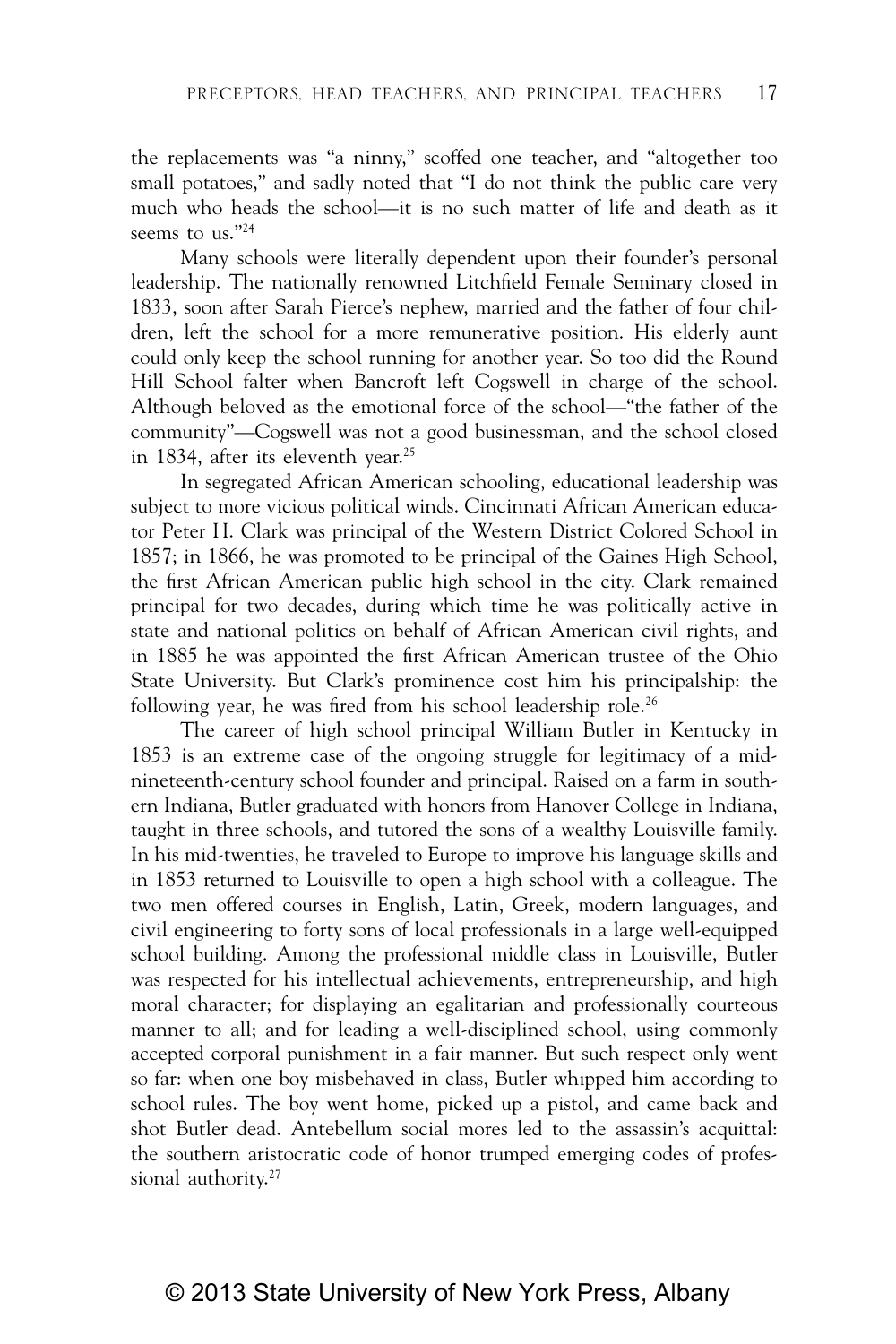#### 18 THE PRINCIPAL'S OFFICE

## COMMON SCHOOLS, GRADED SCHOOLS, AND SCHOOL LEADERSHIP

It was not school principals who organized to improve their lot. Rather, in the middle of the nineteenth century, a loose collection of government officials and educational reformers developed the outlines of what we now know of as the public school system, then called common schools. Common school reformers promoted a system of publicly funded schools and an administrative system to support them; they introduced the first models of standardized curriculum, teaching practices, and the organization of student learning; and they developed the first administrative guidelines that moved the managerial authority of schools from the local community to the offices of professional educators.

Of the many challenges that faced these common school reformers, one of the greatest was the absence of an organizational system to define and connect the varied educational enterprises that crossed the new nation. Mid-nineteenth-century students attended a range of educational institutions including one-room primary schools that taught basic literacy, grammar schools that taught more advanced academic subjects, and higher-level academies, high schools, and seminaries, none of which had any curricular link to the other, or any means of supervising or coordinating the instruction between institutions. Common school reformers searched for a better way of classifying students by level of instruction for the double purpose of first, standardizing paths of achievement for student learning and second, more clearly defining the organization of schools.<sup>28</sup>

A particularly popular curricular and administrative classification model was the monitorial school, or Lancasterian system, an organizational scheme originating in England that was designed to organize large urban schools at minimal cost. The monitorial system used a large hall for one half of the school's students and smaller classrooms for the other half, each under the supervision of different head teachers, sometimes called principals, who monitored assistant teachers and advanced students who taught smaller sections. In the large classroom, students sat in rows on long benches, grouped roughly by age and ability, and responded en masse to drills. Each grouping followed a prescribed course of study, with advancement dependent on students' passing set examinations. The process set up a clear and standardized path for student advancement across schools and it was economically efficient. It was also socially efficient, as rigid discipline was enforced with a system of rewards and punishments, and students could follow meritocratic paths of achievement. The goal of the entire operation was system and order, which appealed to some educators in increasingly disordered American cities. As the St. Louis Board of Education described it in 1857, "The program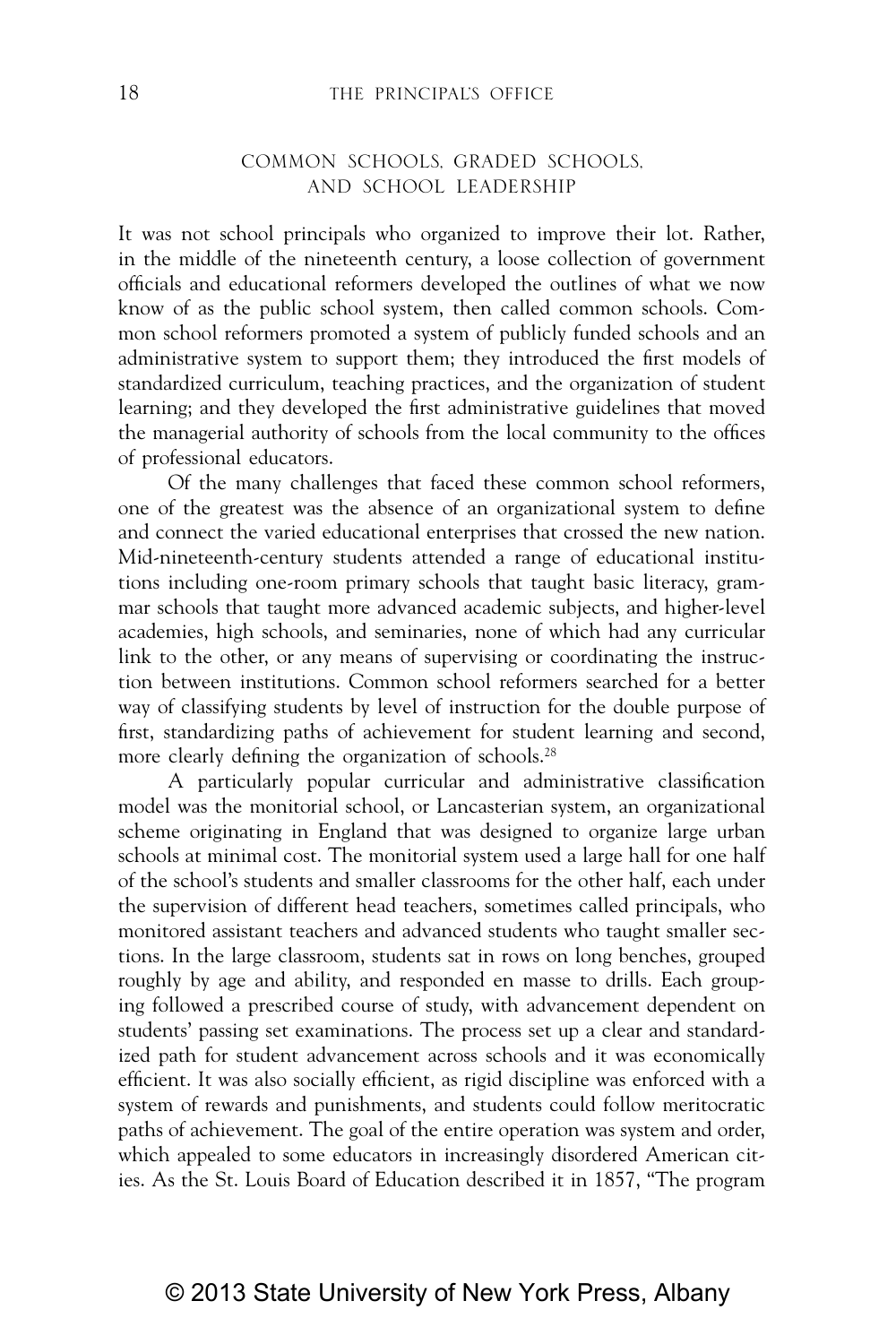of one school shall be the program of all, the same grade shall recite in the same study at the same hour all over the city."<sup>29</sup>

Another attractive aspect of the monitorial school was the division and specialization of teaching labor. Educational reformers admired the organizational model of new factories, in which individuals worked in specific specialized areas. As William T. Harris, superintendent of St. Louis schools in the mid-nineteenth century described it, traditional education was comparable to "the antiquated process by which the gun was made throughout—lock, stock and barrel—by one gunsmith." But the modern system of education relied on a division of labor "where each manipulation has a different workman to perform it."<sup>30</sup>

Inspired by the vision of the factory, mid-nineteenth-century educational reformers adopted the monitorial system into a new, American model of school organization: the graded school. In the first graded school, opened in Quincy, Massachusetts in 1847, classrooms were divided by "grades" of common age or achievement level, with one teacher assigned to each class for the year and a supervising teacher—called a head teacher, or teaching principal—assigned to act as an overarching authority to the whole, organizing the separate courses of study, administering discipline, and supervising the operation of all the classes in order to, as the common school reformer Henry Barnard wrote, "secure the harmonious action and progress of each department."31 Such graded schools offered the kind of internal uniformity that reformers admired, with the additional attribute of a supervising principal who could maintain some control over the increasingly heterogeneous enrollment. The vision was a hierarchically differentiated school system in which tasks could be divided and supervised by career educators.<sup>32</sup>

While the graded school structure addressed the problem of the internal administration of each school building, the broader management of local districts remained in the hands of locally elected community members, and this permitted continued disunity between schools. To address this problem, reformers promoted a centralized district administrative structure, whereby all local decisions about schooling would be addressed not by elected local parents, teachers, and community members, but by appointed professional school administrators. This organizational change moved the locus of school management from the individual community to the local district office where professional personnel trained in management would deliver policy directives down to the principal at the head of the local school.

An example of how this district structure developed in one district can be seen in the case of Boston, Massachusetts. In 1850, Boston schools were managed by two school committees of one hundred citizens and there was no formal method of teacher supervision; by 1876, the governing committee had been reduced to a twenty-four-member school board that appointed a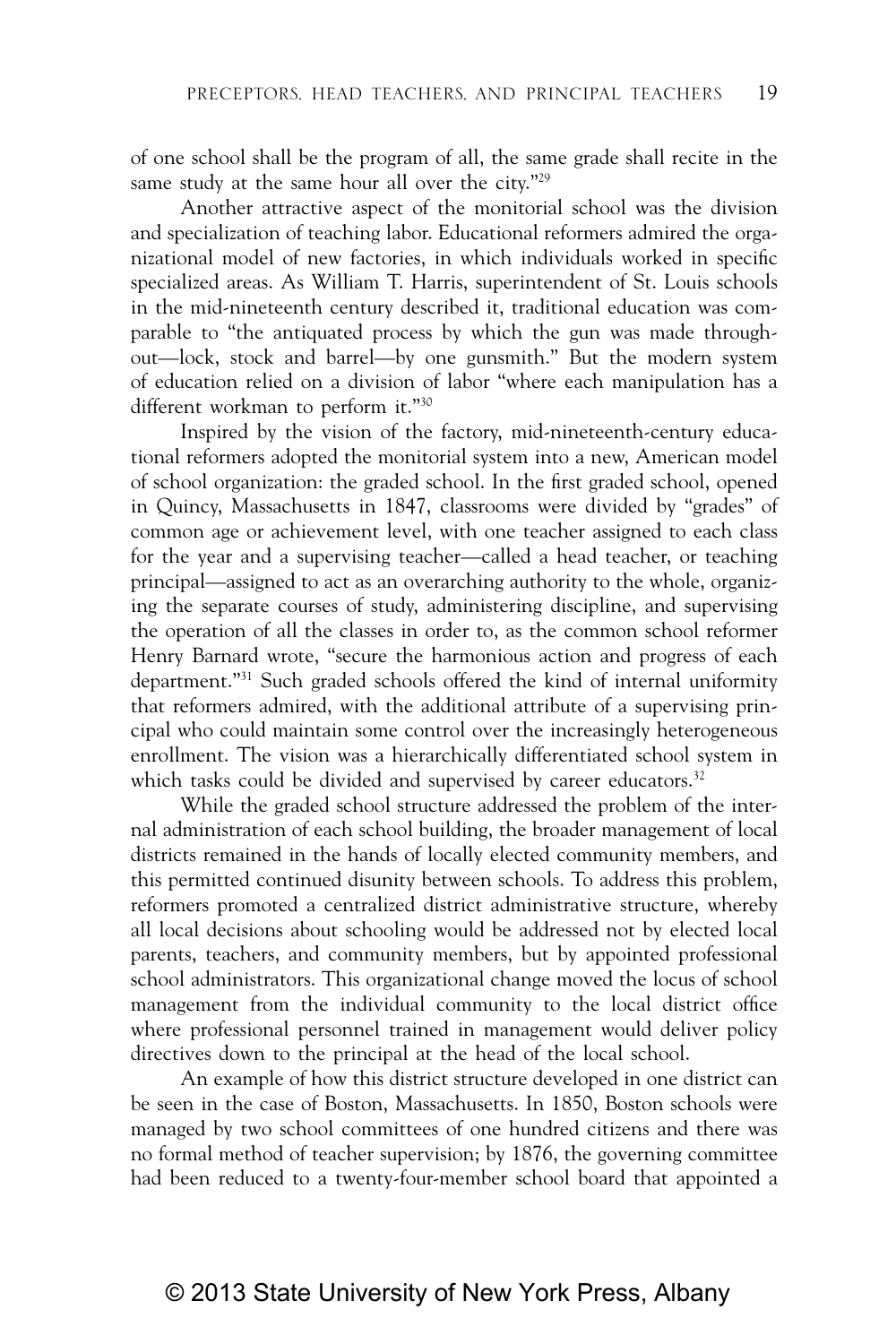superintendent, a six-member board of supervisors, and forty-eight principals of grammar schools who supervised both their own schools and the local primary schools. In the twenty-six intervening years, the number of schools had not increased significantly, but the size of those schools and the number of teachers had more than tripled. And, notably, the control of the school system had centralized into a central office, an internal hierarchy had developed with different gradations and salaries for different positions, and the legal authority of the school system had moved from amateur lay citizens to career educators.33

The appointment of a principal also addressed a critical problem identified by educational reformers: the need for the supervision of teachers. In 1865, Boston superintendent John Philbrick, himself a former principal of one of the first graded schools in Quincy, appointed grammar school principals as supervising principals over primary schools. The superintendent's rationale was that primary schools had an increasing number of teachers with minimal experience, stationed in different classrooms and teaching largely as they wished. What was needed, argued the superintendent, was a "master mind" who could connect all these disparate parts. The supervising principal would be "vested with sufficient authority" to manage school planning and to "keep all subordinates in their proper place and at their assigned tasks."34

The design of a new school building in Memphis, Tennessee in 1872 symbolized the new authority and responsibility of the school principal in the graded school. Memphis had established its school system in 1848, but the schools struggled for many years with poorly equipped rental school buildings and a weak administrative infrastructure that was further undercut by the financial and human losses of the Civil War. The opening of the Market Street School in 1872 was heralded as the beginning of a new future for the city. The three-story coeducational graded school had eleven separate classrooms, running water, washrooms for men and women teachers, a library, and a lecture hall that could be divided into classrooms with sliding doors. There was also a principal's office built on the first landing off the staircase, so that while seated at his desk, the principal could "command a full view" of the hallways and playground. A speaking tube led from the office to each classroom, offering the principal regular oversight and communication with teachers.<sup>35</sup>

The concern with the supervision of teachers was all the more pressing because of the changed character of the nation's teaching force. In the early nineteenth century, school reformers identified women as the best candidates to teach in the new common schools because, first and foremost, women were a readily available and cheap labor force. Educated in the new common schools and academies and freed from the most primitive demands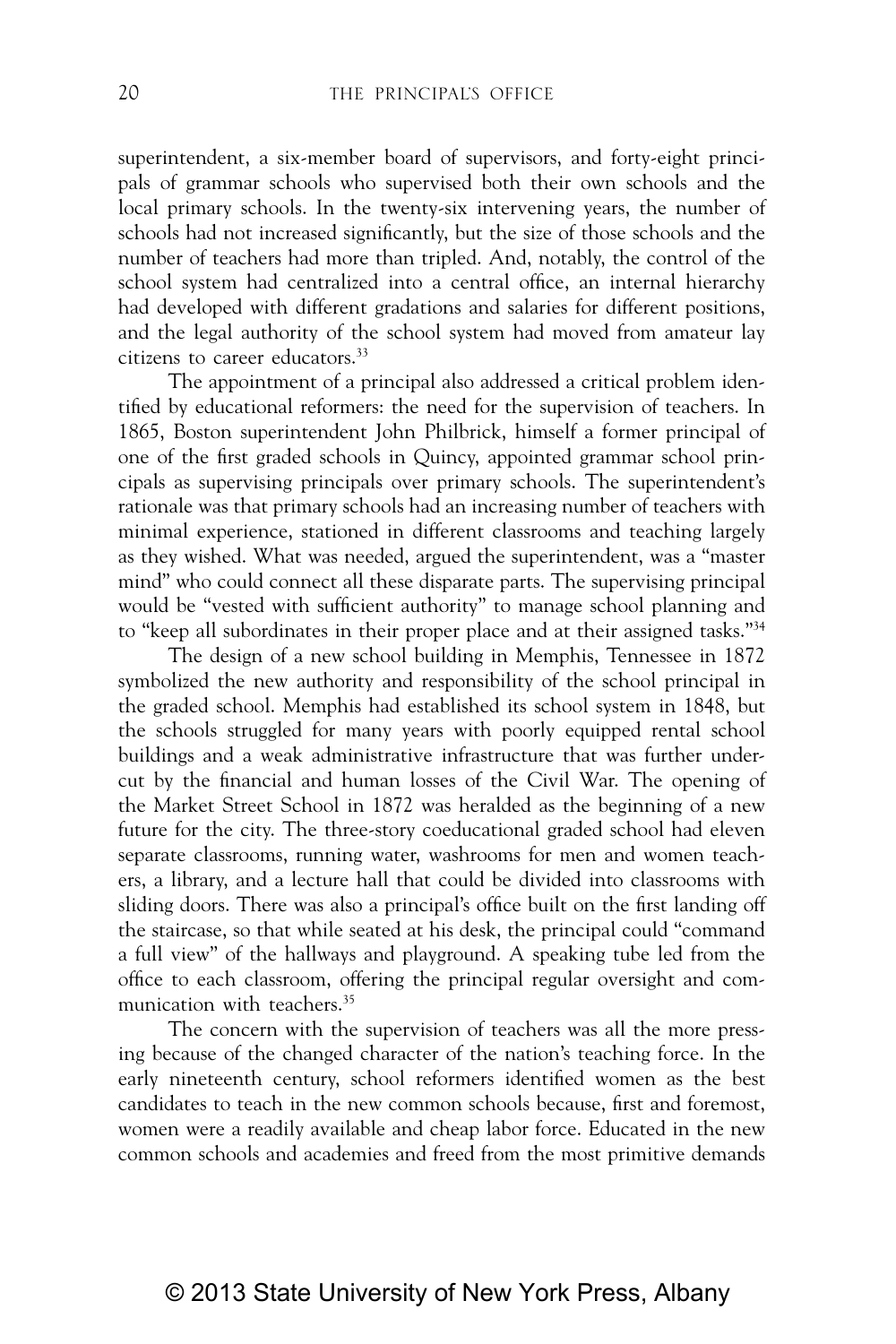of the household by technical modernization, young white women were an ideal employee pool for low-pay work with children. Women teachers also aligned with the new vision of education as a humane and caring institution since women, it was believed, had a "natural" affinity for children. Caring and cost were happily linked in the eyes of frugal school boards. As Horace Mann, superintendent of Massachusetts schools and one of the most prominent advocates for the reform of American education argued, the fully mature woman had such "a preponderance of affection over intellect" that she would not search for a teaching post for the money or the fame.<sup>36</sup> By 1888, women constituted 63 percent of the nation's teaching force, and over 90 percent of the urban teaching force.<sup>37</sup> Almost all of these women were unmarried, following legal and cultural proscriptions against working women having "two masters"—a husband and an employer.

Women might be more "endowed by nature with stronger parental impulses," as the Boston School Board claimed in 1841, but their expertise and abilities were still questioned by male educators who argued that women teachers needed close supervision.<sup>38</sup> School reformers found an easy and cost-effective solution: women were already accustomed to obeying the commands of men, and since they could be paid less than men teachers, the appointment of a male supervisor over a group of female teachers was efficient in both practice and economics. The quality of education would improve, as the cost would be reduced. Accordingly, when Boston superintendent Philbrick identified candidates for the grammar school principalship who would supervise the largely female primary teacher force, he intentionally appointed "men of large culture and wide practical experience" who could be offered the reward of promotion, recognition, and more compensation.<sup>39</sup> The principal would thus be transformed from a "head teacher" a teacher with additional administrative responsibilities—to a professional principal—an administrator with authority over teachers.

Philbrick's reform was controversial, in part because grammar school principals were poorly prepared to supervise the teachers of small children, and the additional workload was burdensome. Furthermore, critics charged that the grammar school principals' expanded role gave them too much power, allowing them to act like "a little king" over all teachers.40 But the point that professional principals, and not untrained lay school board members, should be in charge of teachers' work had been introduced, and superintendents, whose own jobs had increased in size and responsibility, increasingly assigned principals to closely monitor the work of new teachers and to act as virtual on-the-job teacher educators. In 1869, Cleveland's superintendent estimated that no more than a dozen of the 170 teachers in his district had any professional training, and that only the regular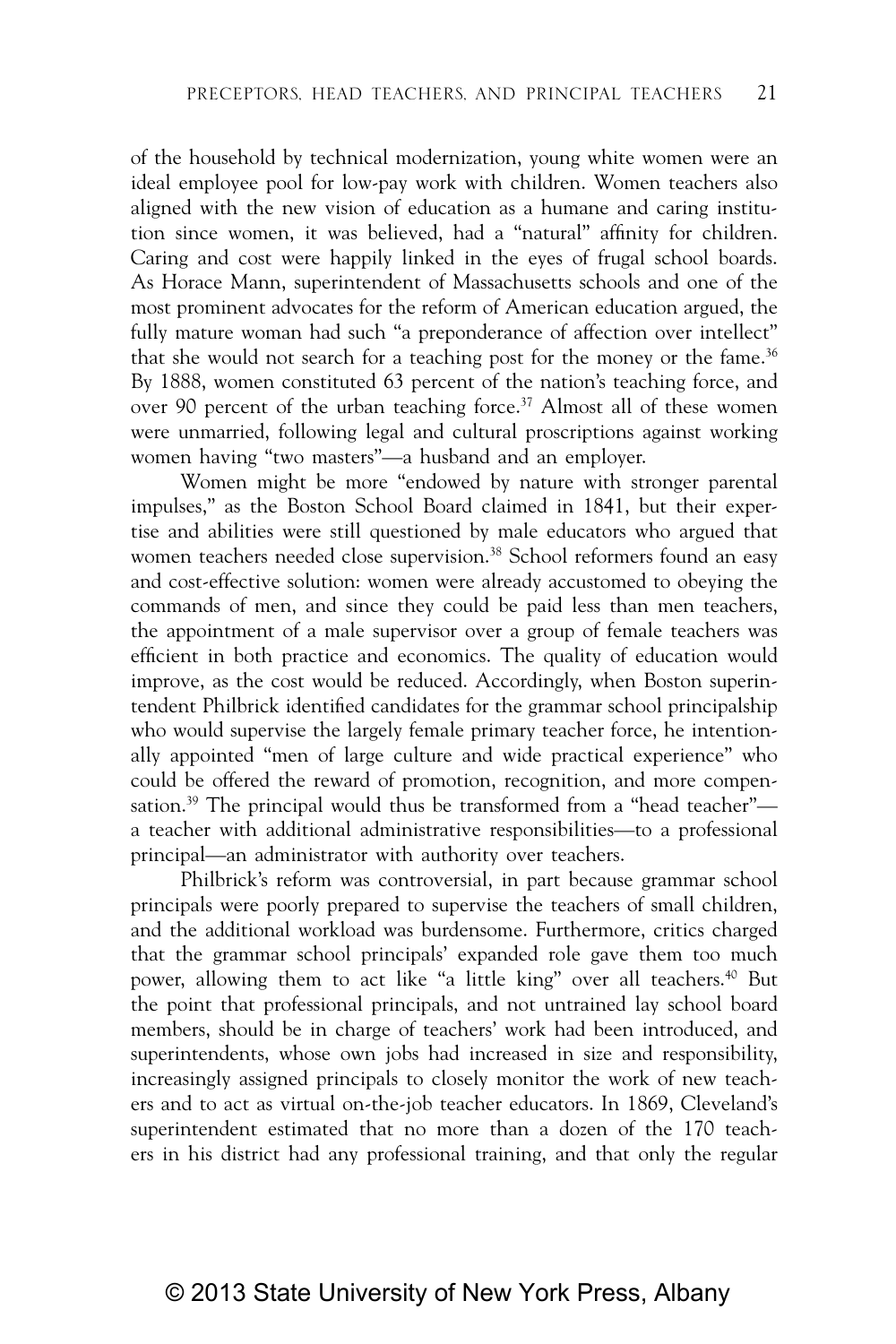supervision of the principal would help those teachers in their work.<sup>41</sup> In St. Louis, Superintendent William Torrey Harris reported in 1871 that good principals could lift "teachers of average ability" through close daily supervision. The goal was efficiency and order: the principal needed to create a corps of teachers that were "uniform in their degree of excellence."<sup>42</sup>

The quest for uniformity extended to the curriculum. Through much of the nineteenth century, there was no common agreement on students' appropriate subjects of study or sequencing. The closest thing to a common textbook was the McGuffey Reader and other reading primers. Given the interest in systematic order and meritocratic development through the grading system, educational reformers called for a common course of study on which to evaluate the accomplishments of students in different grades. Superintendents and school boards developed programs of study that guided children through specific subjects in specific grades, with specific teaching methods in common textbooks. School principals were directed to apply the system to their school and to supervise teachers in their proper instruction.

Individual superintendents took up the charge. William Harvey Wells, Chicago's superintendent between 1856 and 1864, reorganized his city's school system into grades within a primary and secondary grouping and then instituted his own uniform course of study that included both the subjects to study and the specific plan for teachers' methods. Wells published his curriculum text in 1862, and it was widely adopted by other city districts.<sup>43</sup> Portland, Oregon's first superintendent, Samuel King, was equally vigorous in his design and implementation of a uniform curriculum in the 1870s. Like Wells' curriculum, King's curriculum was built around an understanding of sequenced knowledge, both within the curriculum content and in its delivery. Principals were the intermediate inspectors and disciplinarians, instructed by the superintendent to monitor day-to-day behaviors, including both student and teacher behavior. Superintendent King demanded that principals follow his strict guidelines in their supervision of teachers in everything from when to open the windows to what temperature to maintain in classrooms to the number of professional readings to study. Principals were also advised to "cheerfully cooperate with the City Superintendent in executing the prescribed work of the grades."44 As in other districts, Superintendent King's interest in hierarchy of authority drew on gendered norms: by 1905, all of Portland's elementary teachers were women and twenty-three of the twenty-seven elementary school principals were men. This sex differential, coupled with the low pay, low prestige, and inadequate education of elementary school teachers helped to reinforce the hierarchical structure of the bureaucracy and the central role of the principal in enacting that bureaucracy.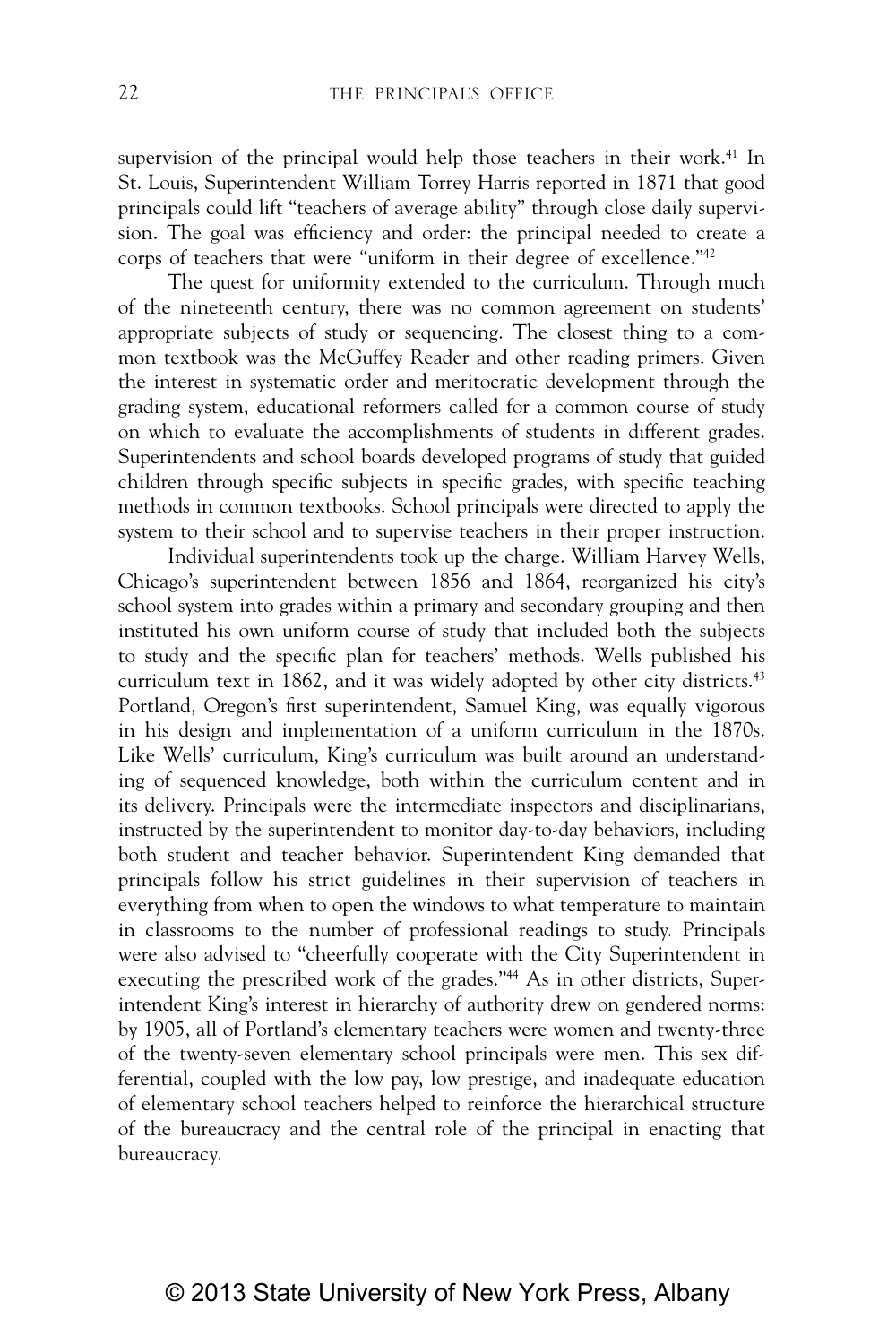#### DEFINING THE NEW PRINCIPAL

The new administrative structure of the graded school in mid-nineteenthcentury America created a hierarchical relationship between district and school leadership as each accomplished its own cleanly defined tasks. The newly authorized position of the principal thus served the goal of both the internal and external reorganization of schools: the principal was a stabilizing ballast to a school building filled with multiple teachers and classrooms and acted as an administrative agent to a centralized office. The new principal stood between and connected the two, acting as the local implementer of the educational vision as articulated by the superintendent and school reformers.

The vision was clean, but the reality was not. The principal's office in the middle of the new school organization experienced great growing pains across the nineteenth century, primarily because superintendents and boards of education were unclear about how to distribute their authority. Although the principal's job was to coordinate the different classrooms of the graded school into "one system of government," that job was originally quite limited in scope and centered primarily on tasks of maintaining order and discipline.45 For example, in 1841, school trustees in Cincinnati, Ohio, one of the first cities to appoint principals to their schools, gave the principal the responsibility of monitoring examinations and seeing that the bell was rung for school to begin; seven years later the principal's authority had expanded only to the ringing of the bell for recess, the suspension of pupils for profane language, and the monitoring of students' attendance record.46 School district leaders in Providence, Rhode Island gave principals similarly limited authority in 1845: they could enroll new pupils, keep the daily attendance rosters, eject students for "gross misbehavior," employ a person to make the school fire, sweep and clean the school house, report on tardiness or absences of teachers, and keep track of books and supplies.<sup>47</sup> In 1854, during his first year as superintendent of Chicago schools, John Dore glumly described the role of that city's principals as little more than governing "the filing in and out of classes."48 There was virtually no conception of the principal's role as a community or intellectual leader; the principal served as a functional manager only, with specific responsibilities only for addressing student registration and discipline.

Furthermore, through the nineteenth century, there was continued duplication of principals' and superintendents' responsibilities, and there was ongoing conflict between the two positions as they both jostled for professional authority over their different pieces of the educational enterprise. Nineteenth-century district office and school building administrators argued over jurisdiction of the transfer and appointment of teachers, what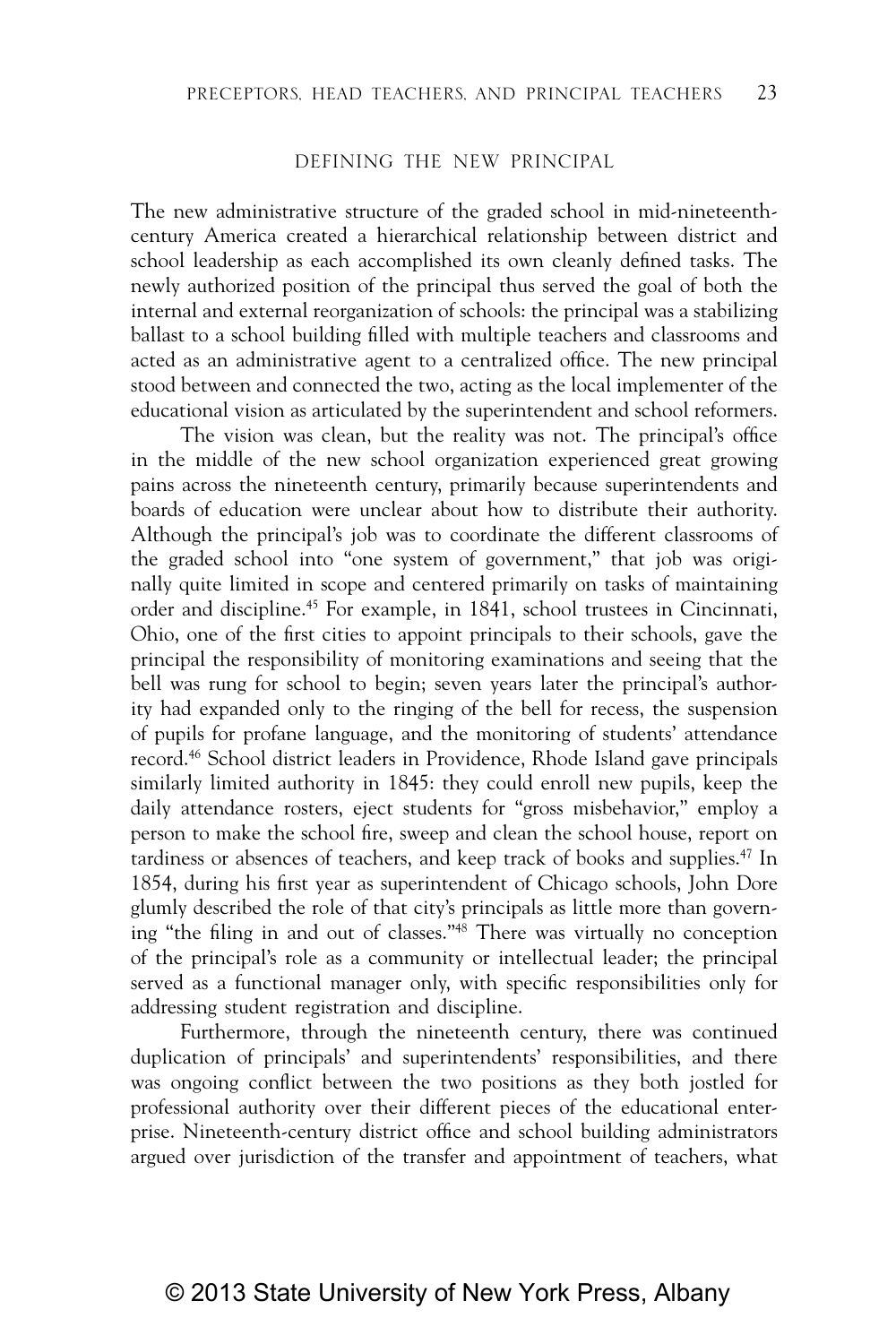books and how many to purchase, and the examination and promotion of students. In New York City in 1859, for example, principals accused the superintendent of enforcing an examination that intruded into the daily curriculum and that gave the superintendent "despotic power" to rate a class on the basis of a mechanical test.<sup>49</sup> From superintendents' perspective, such complaints were evidence that principals were unprofessionally wedded to their own authority and were resistant to the enlightened reform ideas of the district.

A notorious example of such a conflict occurred in 1840 in Massachusetts over the topic of corporal punishment. Horace Mann, the state superintendent of education, was newly returned from a trip to Europe where he had observed the progressive educational practices of Prussian schools where teachers encouraged students' curiosity about learning rather than enforced memorization and recitation. Also notable among Prussian schools was the replacement of corporal punishment with more nurturing and developmental processes of discipline. When Mann ordered the institution of such practices, Boston school principals protested, arguing that student learning only happened with disciplined memorization. "Duty should come first and pleasure should grow out of the discharge of it," the principals argued in a lengthy response to Mann's call for reform. Mann responded by charging the principals with privileged self-interest, and when advocates of the new philosophy of education gained the majority on the Boston school committee, the principals who advocated their traditionalist practices were dismissed or transferred out of the district.<sup>50</sup>

More common than this face-off between opposing offices were the blurred reporting lines of overlapping administrative positions. In smaller towns and rural communities there was often little distinction between the principal and the superintendent and few consistencies in job description. In mid-nineteenth-century Iowa, for example, the town of Muscatine had a "principal" of the city schools, while nearby Tipton's lead administrator was called a "superintendent." Dubuque had ward principals only, with no central superintendent; and Des Moines had a "supervisor" although the entire school system consisted of only a single building with four teachers. In Iowa City, the superintendent was also the high school principal whose functions included meeting parents and examining pupils every Saturday afternoon in his office. In Clinton, a superintendent supervised a single teacher in the city's sole school. In addition to this confusion, there was high turnover of administrators and irregular growth and demise of schools. Between 1897 and 1903, alone, three quarters of the school administrators of Iowa's county seat towns changed jobs.<sup>51</sup> Because it was not immediately clear to taxpayers what a principal did, or where the role's function began or ended, many school boards simply bypassed the hiring of a school principal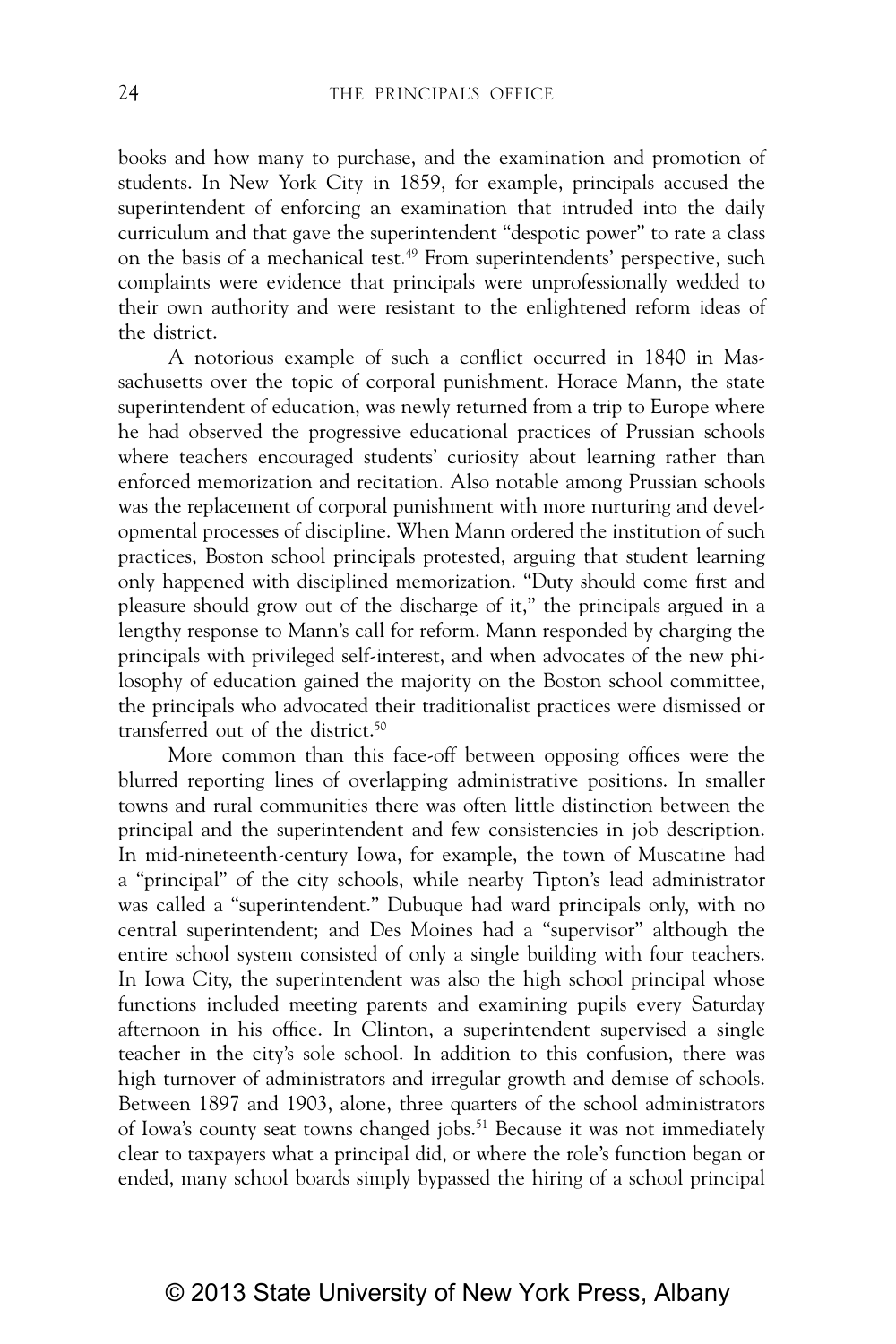and assigned a teacher the title of "head teacher" or "principal teacher." Nor was there a systematic process to the authorization of these first school principals. Particularly in rural communities, increased enrollment might lead to the addition of classrooms and the appointment of a head teacher, if the community decided to allocate the funding. The appointed head teacher might be the longest-serving teacher, or the teacher most liked by the school board, or the only teacher willing to take on extra responsibilities.<sup>52</sup>

Although principals in the nineteenth century were slightly more secure in their employment than in earlier years when a disapproving parent could simply fire the local school head, there was no common system of professional development or job security. Different districts set different requirements for a school head, including a high school or college degree, teaching experience, and examinations that might cover a wide variety of topics, although not necessarily the topics of teaching method, curriculum, or administration. In mid-century San Francisco, the principal's certificate was valid for only one year, and renewal was not permitted. The principal's examination was more of an endurance test than an evaluation of educational leadership skills or philosophy. The geography component of the exam included naming all the bays, gulfs, seas, lakes, and other bodies of water on the globe; all the cities in the world; and all the countries in the world. The time set for answering the questions was one hour. In one exam period, by the end of the hour, one candidate had quit, one had reached the fifth question, and one had reached the fourth question. Nonetheless, all candidates were marked exactly the same: 60 percent.<sup>53</sup>

Chester Dodge's and John Swett's experiences exemplify the erratic and makeshift character of the mid-nineteenth-century school principal. Dodge was first hired as principal in 1873 in a district outside of Chicago on the recommendation of the head of the local teachers' college from which he had just graduated. At age twenty-one with only two weeks' experience teaching, he became principal of a school with seven teachers in the main building and three teachers in two branch schools. Within a year, Dodge was offered a principalship at another school with a 20 percent increase in salary (from \$800 to \$1,000). The following year, he lost that position due to his promotion of a new method of reading that community members objected to. Dodge's third school was in a community that was divided in half by a railroad, poor on one side, wealthy on the other, and a deep tradition of conflict between the two sides, which contributed to Dodge's removal at the end of the year. In ten years, Dodge had led seven different schools, including rural, urban, elementary, and high school.<sup>54</sup>

John Swett's experience as a teacher and principal in mid-nineteenthcentury California is another example of the irregular processes of principal appointment and work. Newly arrived in San Francisco in 1853, Swett